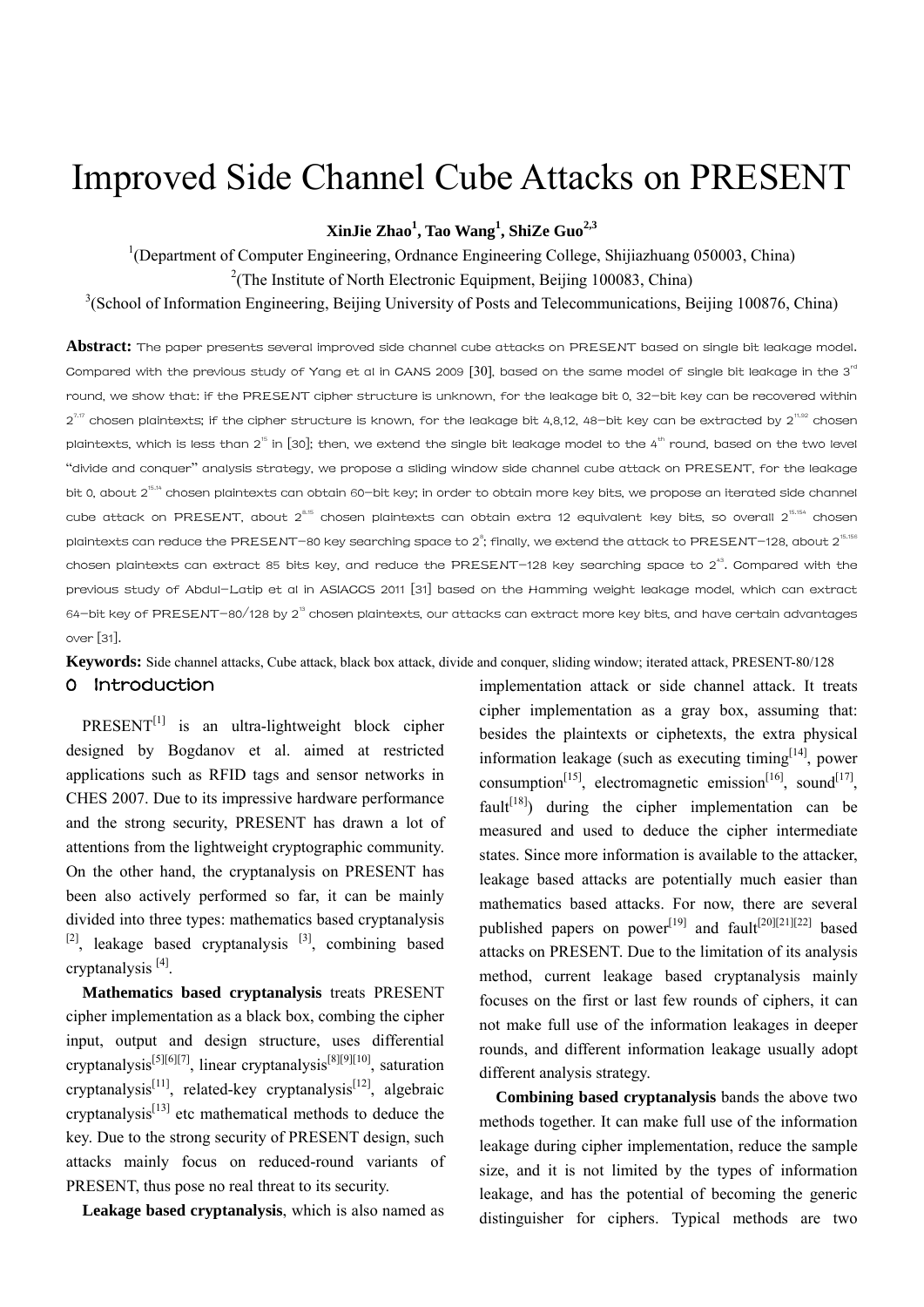recently emerged algebraic side channel attack<sup>[23][\[24\]](#page-9-7)</sup>  $(ASCA, combined algebraic attack<sup>[25]</sup> and side channel)$ attack<sup>[3]</sup>) and side channel cube attack<sup>[26]</sup> (SCCA, combined cube attack<sup>[\[27\]](#page-9-10)[\[28\]](#page-9-11)</sup> and side channel attack<sup>[3]</sup>). What's more, it can be extended to the more complicated attacking scenarios. The most interesting part of the ASCA method is that it can be applied to unknown plaintext and ciphertext scenarios  $[24]$ , only one sample is enough to obtain the full bits of the secret key at the extreme cases, and the SCCA method can be applied to unknown cipher inner structure scenarios  $[29]$ , limited chosen plaintexts are enough to obtain the secret key. This related research is a hot spot of cryptographic research in recent years. Until now, there are limited papers of ASCA  $^{[24]}$  and SCCA  $^{[30]}$  on PRESENT. This paper mainly focuses on improving the SCCA methods on PRESENT cipher.

In CANS 2009, Yang et al  $[30]$  proposed the first side channel cube attack on PRESENT-80. The attack assumes that the PRESENT structure is known and any output bit of the third round is leaked, for any bit leakage of the first S-box lookup 4-bit output in the third PRESENT-80 round, at most 32-bit key can be recovered, and especially for the first bit leakage of the  $2<sup>nd</sup>$ ,  $3<sup>rd</sup>$ ,  $4<sup>th</sup>$ S-box lookup output in the third round,  $2^{15}$  chosen plaintexts analysis can recover 48-bit of master key, and reduce the master key searching space to  $2^{32}$ .

In ASIACCS 2011, Abdul-Latip et  $al^{[31]}$  $al^{[31]}$  $al^{[31]}$  proposed the an extended side channel cube attack by extracting low degree non-linear equations, based on the Hamming weight leakage model, they applied the attack to PRESENT-80/128, and showed that about  $2^{13}$  chosen plaintexts can recover 64-bit of master key for both PRESENT/80 and PRESENT./128.

In the pioneering side channel cube attack idea proposed by Dinur et al. in [\[26\],](#page-9-9) they presented many open problems for future research. An important one is how to find the best maxterms of the multivariate polynomial for ciphers, and improve the attack efficiency at the least costs. Motivated by the ideas above, this paper tries to find some more efficient side channel cube attacks on ciphers, and apply it to PRESENT  $[30]$ . Be different with Abdul-Latip et al [\[31\]](#page-9-1) based on the Hamming weight leakage model to improve the attacks by extracting low degree non-linear equations of PRESENT. This paper takes another approach, also based on the same single bit leakage model as [\[30\],](#page-9-0) we try to find the best maxterms of PRESENT under the 3<sup>rd</sup> round

leakage model to reduce the sample size, and then extend the attack to the  $4<sup>th</sup>$  round leakage model to extract more key bits, and find out a more efficient attack on PRESENT-128.

This paper presents several improved side channel cube attacks on PRESENT. Table 1 demonstrates the improvements of the attacks in this paper over several previous attacks.

| PRESENT     | Reference          | Leakage model                   | Sample       | Recovered |
|-------------|--------------------|---------------------------------|--------------|-----------|
|             |                    |                                 | size         | key       |
| PRESENT-80  | $\lceil 30 \rceil$ | 3 <sup>rd</sup><br>round single | $2^{15}$     | 48-bit    |
|             |                    | bit leakage                     |              |           |
| PRESENT-80  | $\lceil 31 \rceil$ | Hamming weight                  | $2^{13}$     | 64-bit    |
|             |                    | leakage after the               |              |           |
|             |                    | $1st$ round                     |              |           |
| PRESENT-80  | Section 4          | $3rd$ round single              | $2^{12}$     | 48-bit    |
|             |                    | bit leakage                     |              |           |
| PRESENT-80  | Section 5,6        | 4 <sup>th</sup> round single    | $2^{15.154}$ | $72$ -bit |
|             |                    | bit leakage                     |              |           |
| PRESENT-128 | [31]               | Hamming weight                  | $2^{13}$     | 64-bit    |
|             |                    | leakage after the               |              |           |
|             |                    | $1st$ round                     |              |           |
| PRESENT-128 | Section 7          | 4 <sup>th</sup> round single    | $2^{15.156}$ | 85-bit    |
|             |                    | bit leakage                     |              |           |

The main contributions of this paper are listed as follows:

(1) Based on the same leakage model of [\[30\]](#page-9-0), assuming that single bit information of the  $3<sup>rd</sup>$  round S-box lookup output can be leaked, we propose a black box side channel cube attack PRESENT-80. Under the assumption that the internal cipher design of PRESENT is unknown, and the attacker can only observe the  $1<sup>st</sup>$  bit of the first S-box lookup output in the  $3<sup>rd</sup>$  PRESENT round, we show that about 32 bits key can be obtained by  $2^{7.17}$  chosen plaintexts.

(2) Based on the  $3<sup>rd</sup>$  round leakage model of [\[30\]](#page-9-0), we get some new results of side channel cube attack on PRESENT-80. Experiment shows that: when the first bit of the first S-box lookup output is leaked,  $2^{7.17}$  chosen plaintexts can obtain 32-bit key; when the  $2<sup>nd</sup>$ ,  $3<sup>rd</sup>$  or  $4<sup>th</sup>$ bit of the first S-box lookup output is leaked,  $2^{8.59}$  chosen plaintexts can obtain 32-bit key; when the first bit of the  $2<sup>nd</sup>$ ,  $3<sup>rd</sup>$ ,  $4<sup>th</sup>$  S-box lookup output is leaked, approximately  $2^{11.92}$  chosen plaintexts can obtain 48-bit key, which is smaller than  $2^{15}$  in [\[30\]](#page-9-0). And we provide concrete cube indexes and key bit related linear equations.

(3) Based on the two level "divide and conquer"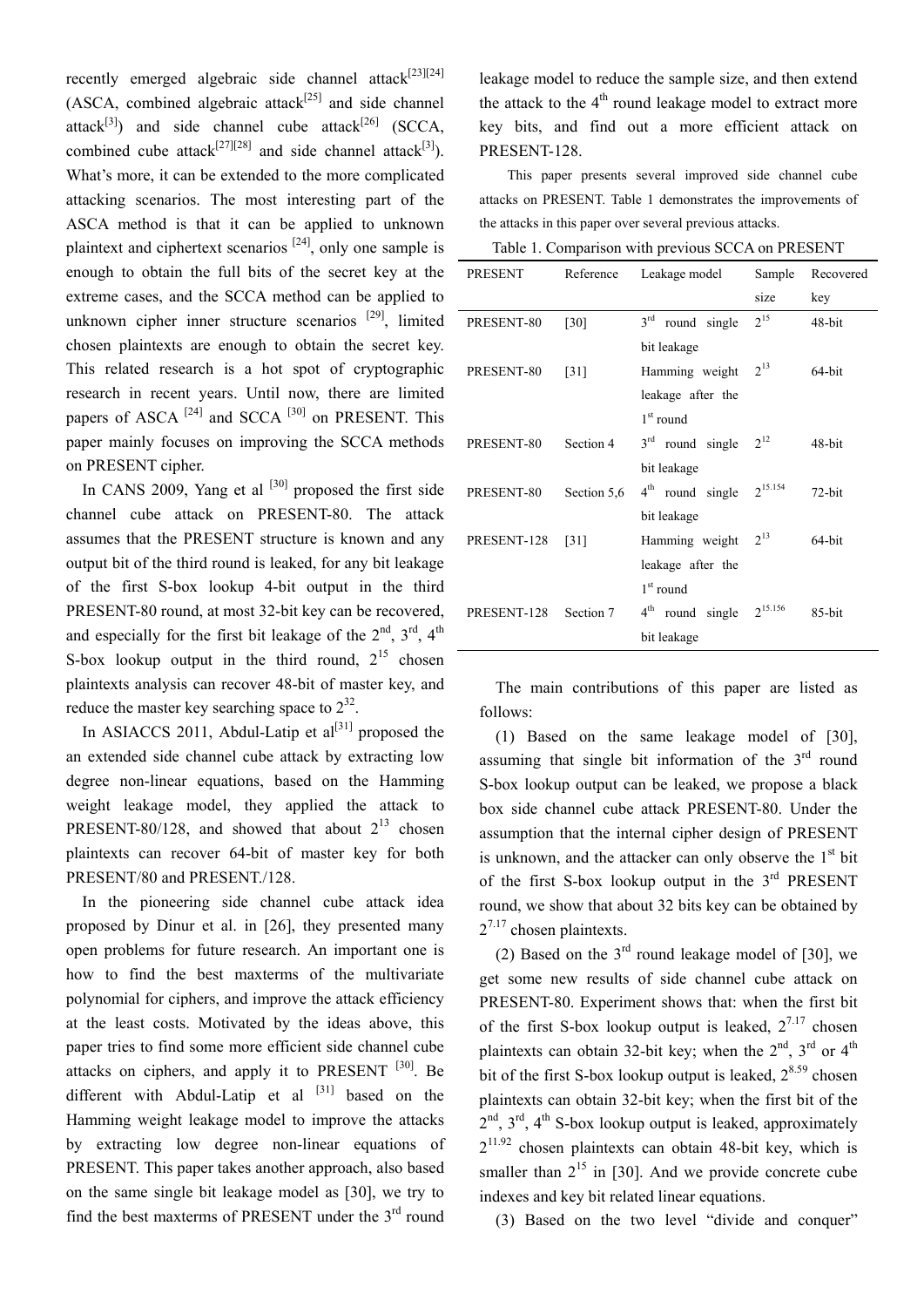analysis strategy, we propose a new sliding window side channel cube attack on PRESENT, and extend the attack to the  $4<sup>th</sup>$  round under the single bit leakage model. About 215.14 chosen plaintexts analysis can obtain 60-bit PRESENT-80 key.

(4) Based on the  $4<sup>th</sup>$  round leakage model, combined the obtained 60-bit key, we propose a new iterated side channel cube attack on PRESENT. We iterate the recovered key bits into the first round polynomial, and about  $2^{8.15}$  chosen plaintexts can obtain the extra 12 equivalent key bits, so overall  $2^{15,154}$  chosen plaintexts can obtain 72-bit key, and reduce the PRESENT-80 master key searching space to  $2^8$ .

(5) Based on the  $4<sup>th</sup>$  round leakage model, we extend the above attacks to PRESENT-128. About  $2^{15.156}$  chosen plaintexts can obtain 85-bit key, and reduce the PRESENT-128 master key searching space to  $2^{43}$ .

**Organization of the Paper.** This paper is organized as follows: A review on the cube attack and the side channel cube attack is briefly presented in Section 1, and the PRESENT cipher is described in Section 2. Then a black box side channel cube attack on PRESENT-80 is proposed in Section 3, the improved side channel cube attack on PRESENT-80 based on the  $3<sup>rd</sup>$  round single bit leakage model is presented in Section 4, and the two extended attacks based on the  $4<sup>th</sup>$  round single bit leakage model are proposed in Section 5 and Section 6, then the extended attack on PRESENT-128 is proposed in Section 7. Finally, the conclusions and future directions are given in section 8.

# 1 A Review on the Cube Attack and Side Channel Cube Attack

### 1.1. Cube Attack

Cube attack was announced by Dinur and Shamir in  $2008^{[27]}$  $2008^{[27]}$  $2008^{[27]}$ , and published at EUROCRYPT  $2009^{[28]}$ . The ideas behind cube attack can be found in several pervious works [\[32\]](#page-9-13)[\[33\]](#page-9-14). Cube attack is a generic key-recovery attack that can be applied to cryptosystems under a black-box setting, that is, the internal structure of the target cipher is unknown. It can be used to attack cryptosystem in which the output can be represented as a low-degree decomposition multivariate polynomial by the public variables and the key variables.

As to the *m*-bit public variables  $V = \{v_1, ..., v_m\}$  and the *n*-bit secret key  $K = \{k_1, ..., k_n\}$  of a cipher, let  $X = VU$ *K*, then the 1 bit output of a cryptosystem can be described by a multivariate master polynomial, which is also defined as function *f*. Suppose *I* is a subset of *V*. The output function *f* can be written as

*f*(*X*)=*f*(*v*<sub>1</sub>, .., *v*<sub>*m*</sub>, *k*<sub>1</sub>, ..., *k<sub>n</sub>*)=*t*<sub>*I*</sub>•*p<sub>S(<i>I*)</sub> + *q<sub>I</sub>* (*X*)

*I* is called the cube, the index of the subset *I* is defined as cube index.  $t_I$  is the multiple of all variables whose indexes are in *I*,  $pS(I)$  is called the superpoly,  $q_I$  contains any and all terms that are not divisible by  $t<sub>L</sub>$ .

For example, considering a polynomial of degree 3 in 6 variables

$$
f(v_1, v_2, v_3, k_1, k_2, k_3) = v_1v_2k_1 + v_1v_2k_3 + v_1v_3k_2 + v_1v_2 + k_1k_2 + v_3 + 1
$$
 (1)

Let  $I = \{1,2\}$  be an index subset of size 2. We can represent *f* as:

$$
f(v_1, v_2, v_3, k_1, k_2, k_3) = v_1v_2(k_1 + k_3 + 1) + (v_1v_3k_2 + k_1k_2 + v_3 + 1)
$$
\n
$$
(2)
$$

And  $t_1 = v_1v_2$ ,  $p_{S(1)} = k_1 + k_3 + 1$ ,  $q_1 = v_1v_3k_2 + k_1k_2 + v_3 + 1$ 

If the subset of variables in the term  $t_I$  are assigned by all the possible 0/1 values, and iterated it into *f* to compute the polynomial output, then the symbolic sum over *GF*(2) of all the derived polynomials *f* is exactly  $p_{S(I)}$ , which is the superpoly of  $t_I$  in  $f(X)$ . As to the equation above, the result of this summation is the superpoly of *tI*,  $p_{S(I)} = k_1 + k_3 + 1$ . *t<sub>I</sub>* is named as a maxterm of  $f(X)$ , a linear polynomial which is not a constant. Applying the above method, a series of linear equations on secret key can be found, and combining the equation solver, the secret key can be recovered.

The cube attack can be divided into two phases: the preprocessing phase and the online phase. In the first phase, the attacker finds maxterms of the master polynomial, the main challenge of the attacker in this phase is how to find many maxterms with linearly independent superpolys sufficiently. The attacker randomly chooses a subset *I* of public variables and uses efficient linearity tests to check whether its superpoly is linear. In case the subset *I* is too small, the superpoly is likely to be nonlinear and less superpolys can be found, then the attacker adds a public variable to *I* and repeats the process. In case  $I$  is too large, the sum will be a constant function and the required test timing is quite long, in this case the attacker drops one of the public variables from *I* and repeats the process. While finding such linear superpolys can be a challenging preprocessing task, once they are found for a particular cryptosystem, we can repeatedly use them to find any secret key easily during the online phase by summing the outputs of the cryptosystem for every possible assignment to the public variables *V* which correspond to one of its maxterms and solving the resultant system of linear equations to obtain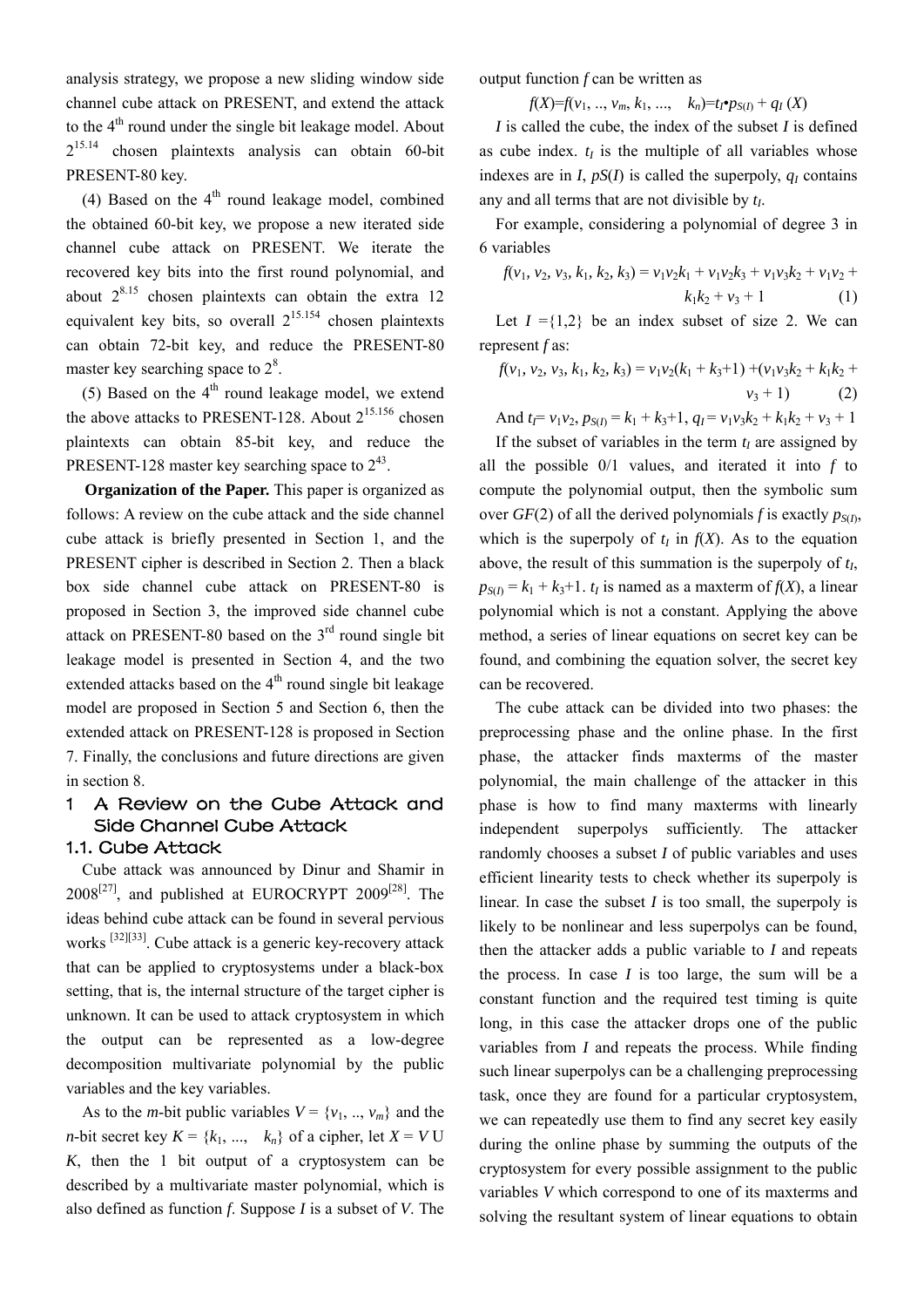### 1.2. Side Channel Cube Attack

With the increase of the rounds, the degree of the multivariate polynomial grows exponentially. It's quite difficult to express and store such huge polynomial, how to find sufficient maxterms in a short time is also a tough problem. For now, standard pure cube attacks are only effective to the reduced round variants of stream cipher and block cipher. With the introduction of the side channel attack, the attacker can obtain either the plaintext/ciphertext or the internal state for any intermediate round of block cipher, which is far more information than standard cube attack. However, as for attacks on block cipher, traditional side channel attacks usually focus on the first and last few rounds of block cipher, many information leakages of the deeper intermediate round are not explored in the cryptanalysis, which limits the power of the side channel attack.

Side channel cube attack<sup>[26]</sup> combines the cube attack and side channel attack together, besides holding the advantages of the two attacks above, it can use the intermediate round information leakage to satisfy the precondition of the standard cube attack against full rounds cryptosystem and extend the attack to the deeper round of the side channel attack, thus pose real threats to many block ciphers, such as PRESENT<sup>[30][31]</sup>, NOEKEON<sup>[35]</sup> and KATAN<sup>[36]</sup>.

### 2 A Brief Description of the PRESENT Block Cipher

PRESENT is a 31-round SPN structure block cipher with block size of 64 bits, the cipher is described in Figure 1. It supports 80 and 128-bit secret key. Firstly, the plaintext Xored subkey  $K^1$  as the input of the 1<sup>st</sup> round, after 31 rounds iterations, the  $31<sup>th</sup>$  round output Xored with the subkey  $K^{32}$  is the ciphertext.

### **Encryption procedure:**

Each encryption round consists of the following 3 steps:

(1) addRoundKey—*AK*: At the beginning of each round, 64 bits output of the last round function is Xored with the subkey.

(2) sBoxlayer—*SL*. The *SL* function  ${0,1}^4 \rightarrow {0,1}^4$ maps input  $(x_0, x_1, x_2, x_3)$  to output  $(y_0, y_1, y_2, y_3)$ , 16 identical 4-bit to 4-bit S-boxes are used in parallel. The boolean function of S-box is

 $y_0 = x_0 + x_2 + x_3 + x_1x_2$  $y_1 = x_1 + x_3 + x_1x_3 + x_2x_3 + x_0x_1x_2 + x_0x_1x_3 + x_0x_2x_3$  $y_2 = 1 + x_2 + x_3 + x_0x_1 + x_0x_3 + x_1x_3 + x_0x_1x_3 + x_0x_2x_3$  $y_3 = 1 + x_0 + x_1 + x_3 + x_1x_2 + x_0x_1x_2 + x_0x_1x_3 + x_0x_2x_3$ (3)

(3) pLayer—*PL*: the *i*<sup>th</sup> bit is moved to bit position  $P(i)$ by a constant permutation table *P*.



Figure 1. Overview of PRESENT Encryption Algorithm **Key schedule:** 

PRESENT can take keys of either 80 or 128 bits. Below is the key schedule algorithm of 80-bit version, more information about PRESENT-128 can be found in [\[1\]](#page-8-0). The 80-bit key is stored in a register  $K = k_{79} ||k_{78}|| \dots ||k_0$ . At round *r* (1≤*r*≤31) the 64-bit round key  $K^r$  consists of the 64 leftmost bits of *K*. After  $K^r$  is extracted, *K* is rotated by 61 bit positions to the left, then S-box is applied to the left-most 4 bits of *K* and finally the round-counter value *r* is exclusive-ored with bits  $k_{19}$ || $k_{18}$ || $k_{17}$ || $k_{16}$ || $k_{15}$  of *K* with the least significant bit of round counter on the right.

#### **Some notations:**

Here we introduce some notations in order to make our discussion conveniently.

*P<sub>SI</sub>*: cube index set of the plaintext

*N<sub>SI</sub>*: numbers of the plaintext cube indexes

*S<sub>SI</sub>*: summations of the plaintext cube indexes

 $K_i$ : the  $i^{\text{th}}$  bit of the master key

 $K_{MF}$ : superpoly of  $P_{SI}$ , key bit related linear equation

 $I_i^j$ : the target  $j^{\text{th}}$  bit of the  $i^{\text{th}}$  round S-box lookup output in cube attack

*Nkb*: the number of the recovered key bit +: boolean xor

### 3 Black box Side channel Cube Attack on PRESENT

As is pointed in [\[27\],](#page-9-10) [\[28\]](#page-9-11) and [\[29\],](#page-9-12) cube attacks can recover a secret key through querying a black box polynomial with tweakable public variables (e.g. chosen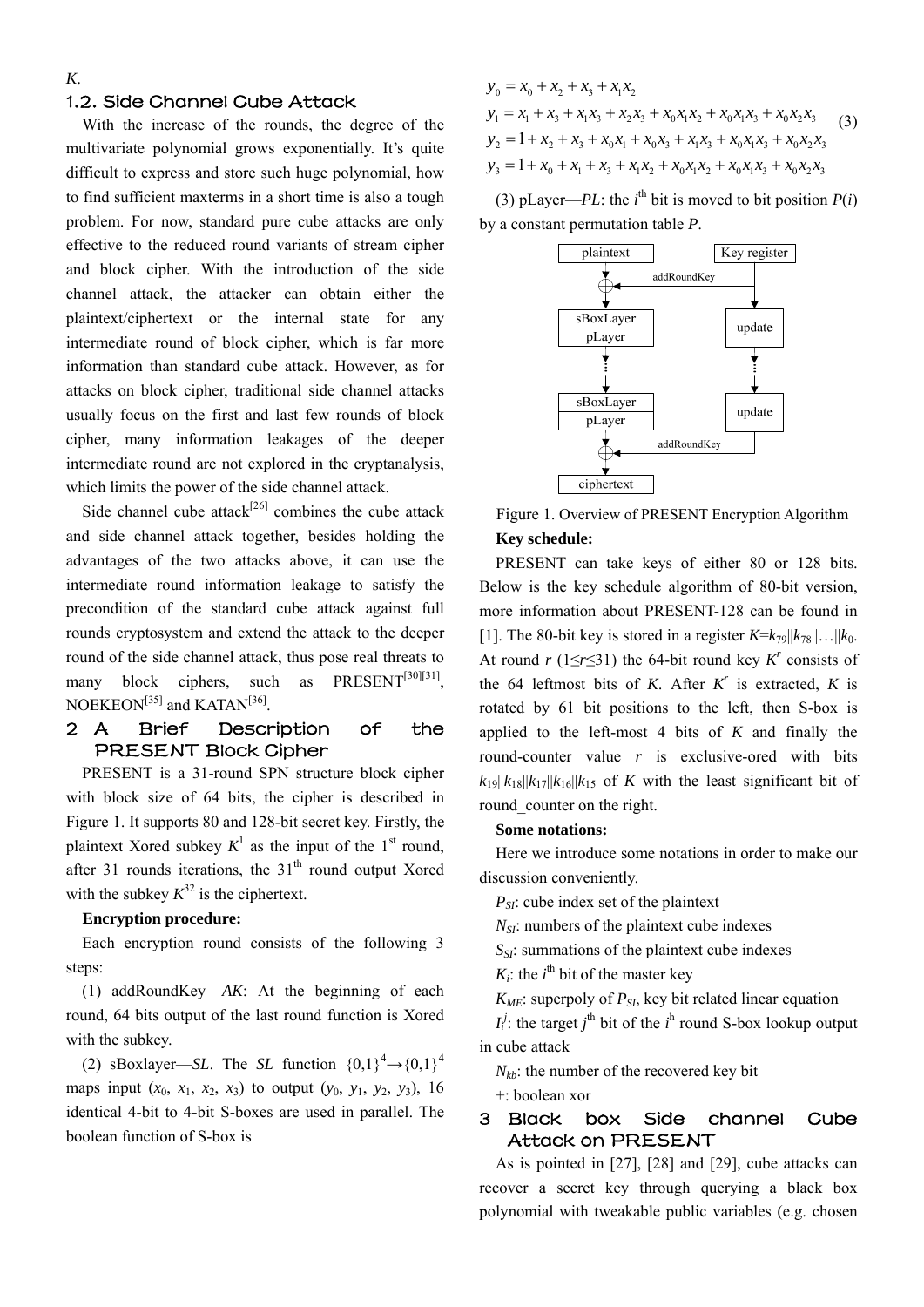plaintext bits for block ciphers) and solving a linear system of equations on the secret key variables. Inspired by this idea, under the assumption that the internal cipher design is unknown and the attacker can observe its input and only single bit information leakage in the  $3<sup>rd</sup>$  round S-box lookup output, we apply a black box side channel cube attack on PRESENT-80.

Based on the  $3<sup>rd</sup>$  round single bit leakage model, we randomly choose *m* bits (*m*=1, 2 or 3) of plaintext as the cube indexes, *n* bits  $(n=1 \text{ or } n=2)$  of PRESENT first round key as the target key bits, and select the bit index of the plaintext, key and ciphertext randomly, then test the linearity of the output secret key equations by Blum-Luby Rubinfeld (BLR) method  $[37]$ . So there are  $C_1^{64}$ ,  $C_2^{64}$  and  $C_3^{64}$  plaintext index combinations for *m*=1, 2 and  $m=3$ ,  $2 \cdot C_1^{64}$  ( $k_i$  or  $1+k_i$ ) and  $2 \cdot C_2^{64}$  ( $k_i+k_j$  or  $1+k_i+k_j$ ) combinations of linear key equations for *n*=1 and *n*=2, 64 target ciphertext indexes. If the  $1<sup>st</sup>$  bit of the  $1<sup>st</sup>$  S-box look up is leaked in the  $3<sup>rd</sup>$  round of PRESENT, the attack results are shown in Table 2.

It's clear to see that about 32-bit of the PRESENT-80 key can be recovered, and the PRESENT-80 master key searching space can be reduced to  $2^{48}$ .

| $P_{SI}$ | $K_{ME}$     | $P_{\mathit{SI}}$ | $K_{ME}$     |
|----------|--------------|-------------------|--------------|
| 1        | $k_{18}$     | 16,34             | $1 + k_{49}$ |
| 2        | $1+k_{17}$   | 16,33             | $k_{50}$     |
| 14       | $1 + k_{29}$ | 16,46             | $1 + k_{61}$ |
| 13       | $k_{30}$     | 16,45             | $k_{62}$     |
| 49       | $k_{66}$     | 54,56             | $1+k_{69}$   |
| 50       | $1 + k_{65}$ | 53,56             | $k_{\rm 70}$ |
| 61       | $k_{78}$     | 52,58             | $1 + k_{73}$ |
| 62       | $1+k_{77}$   | 52,57             | $k_{74}$     |
| 6,8      | $1+k_{21}$   | 22,24,32          | $1+k_{37}$   |
| 5,8      | $k_{22}$     | 21,24,32          | $k_{38}$     |
| 4,10     | $1 + k_{25}$ | 20,26,32          | $1+k_{41}$   |
| 4,9      | $k_{26}$     | 20,25,32          | $k_{42}$     |
| 18,32    | $1+k_{33}$   | 16,38,40          | $1+k_{53}$   |
| 17,32    | $k_{34}$     | 16,37,40          | $k_{54}$     |
| 30,32    | $1 + k_{45}$ | 16,36,42          | $1 + k_{57}$ |
| 29,32    | $k_{46}$     | 16,36,41          | $k_{58}$     |

Table 2. The  $3^{rd}$  round attack results of  $I_3^0$ 

### 4 Improved Side Channel Cube Attack on PRESENT

### 4.1. Complexity Analysis of the Attack Round and Bit Position

In cube attacks on PRESENT, how to choose the attack round *r* and bit index *b* is very important. If *r* is quite small, such as  $r=1$  and  $r=2$ , the complexity of chosen plaintexts is minimized, however the number of recovered key bits is very small, and the master key exhaustive searching complexity would be quite high. If *r* is quite big, such as *r*≥4, the maxterms will involve more key bits, but both the degree and number of polynomial will grow exponentially, and the attack complexity would be much higher.



Figure 2. polynomial degree for 64 positions of the  $r<sup>th</sup>$ round S-box lookup output

Figure 2 is the polynomial degree for 64 bit positions of the  $r<sup>th</sup>$  round PRESENT S-box lookup. It's clear to see that with the extending of PRESENT rounds, the degree of the polynomial grows exponentially.

Due to the boolean functions of PRESENT S-box, after the  $1<sup>st</sup>$  round S-box lookup, each S-box output bit is computed by 4 distinct plaintext bits and 4 distinct key bits, and the permutation layer only changes the position of the state bit without changing its value, after the  $2<sup>nd</sup>$ round S-box lookup, each S-box output bit is computed by 16 plaintext bits and 16 distinct key bits, and until the  $3<sup>rd</sup>$  round S-box lookup, each S-box output bit is begin to be computed by full 64 plaintext bits and 64 distinct key bits firstly. So considering the recovered key bits number and polynomial complexity, the  $3<sup>rd</sup>$  round would be the best choice for the attacker.



Figure 3. polynomial number for 64-bit positions of the 3<sup>rd</sup> round S-box lookup

Figure 3 is the sub-polynomial number for 64 bit positions of the 3rd PRESENT round S-box lookup, it's clear to see that different bit positions have different sub-polynomial numbers. According to Figure 2 and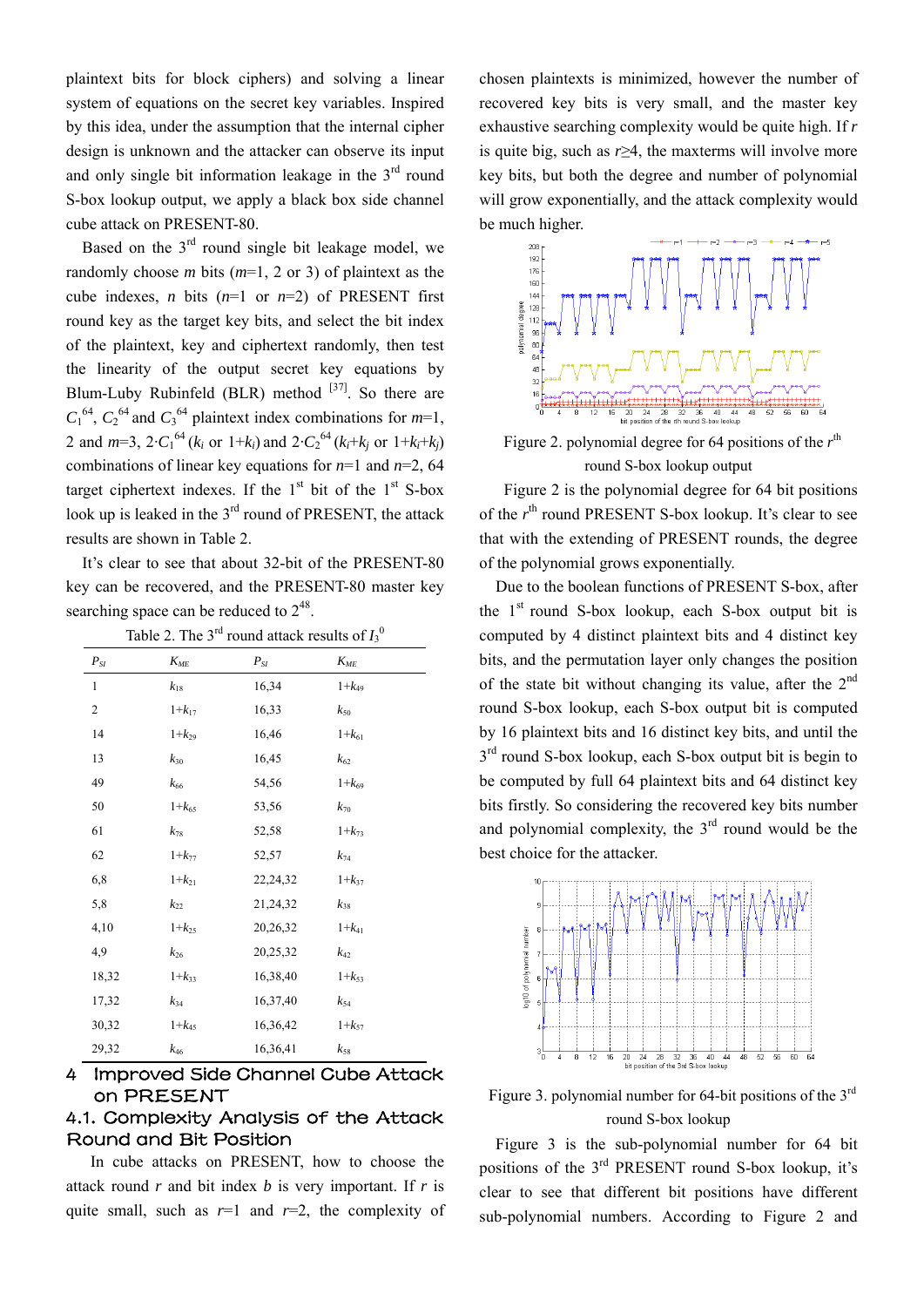Figure 3, attacking the 1st bit of the S-box 0,1,2,3 would have quite low complexity.

### 4.2. The Attack Procedure and **Results**

In order to reduce the scale of polynomial with the increase of rounds, we adopt the same strategy in [\[30\].](#page-9-0) For each round, we reserve these terms involving a key variable and the terms only involving public variables, and discard the terms involving more than one key variable.

According to Figure 2 and Figure 3, we can classify the side channel cube attack on the 3<sup>rd</sup> round of PRESENT-80 into 6 classes; the required sample size and recovered key bit number are shown in Table 3.

Table 3. The  $3<sup>rd</sup>$  round attack results in this paper

| Class                                   | Sample size                                  | $N_{kh}$ |
|-----------------------------------------|----------------------------------------------|----------|
| Class 1: $I_3^0$                        | $8.2+16.2^2+8.2^3=2^{7.17}$                  | 32       |
| Class 2: $I_3^1$ , $I_3^2$ , $I_3^3$    | $16.2^{2}+16.2^{4} \approx 2^{8.59}$         | 32       |
| Class 3: $I_3^4$ , $I_3^8$ , $I_3^{12}$ | $12.2^{2}+24.2^{5}+12.2^{8}\approx2^{11.92}$ | 48       |
| Class 4: $I_3^{5-7,9-11,13-15}$         | $24.2^{8}+24.2^{11} \approx 2^{16}$          | 48       |
| Class 5: $I_3$ <sup>16,20,60</sup>      | $24.2^{8}+24.2^{17}\approx2^{22}$            | 48       |
| Class 6: $I_3$ <sup>17-19,,61-63</sup>  | $48.2^{26} = 2^{32} \approx 2^{32}$          | 48       |

Table 4. The  $3<sup>rd</sup>$  round attack results in [\[30\]](#page-9-0)

| Class                                   | Sample size                                          | $N_{th}$ |
|-----------------------------------------|------------------------------------------------------|----------|
| Class $1:I_3^0,I_3^1,I_3^2,I_3^3$       |                                                      | 32       |
| Class 2: $I_3^4$ , $I_3^8$ , $I_3^{12}$ | $12 \cdot (2^2 + 2^5 + 2^8 + 2^{11}) \approx 2^{15}$ | 48       |
| Class 3: $I_3^{5-7,9-11,13-15}$         | $24.2^{8}+24.2^{11}\approx2^{16}$                    | 48       |
| Class 4: $I_3$ <sup>16,20,60</sup>      | $24.2^{8}+24.2^{17}\approx 2^{22}$                   | 48       |
| Class 5: $I_3$ <sup>17-19,,61-63</sup>  | $48.2^{26} \approx 2^{32}$                           | 48       |

Our classifications and attack results are different with [\[30\]](#page-9-0) as follows:

(1) Be different from [\[30\]](#page-9-0) by sorting the attack bits into 5 classes, we sort the bits into 6 classes by different S-box index and S-box output bit position. We discover that the sample size of attacking the  $1<sup>st</sup>$  bit of S-box 0 (Table 2) are different with the  $2^{nd}$ ,  $3^{rd}$ , and  $4^{th}$  bit of S-box 1 (Appendix Table A.1). When the first bit of the first S-box lookup output is leaked,  $2^{7.17}$  chosen plaintexts can obtain 32-bit key; when the  $2<sup>nd</sup>$ ,  $3<sup>rd</sup>$  or  $4<sup>th</sup>$  bit of the first S-box lookup output is leaked,  $2^{8.59}$  chosen plaintexts can obtain 32-bit key.

(2) We show that the least sample size of attacking the  $1<sup>st</sup>$  bit of S-box 1, 2, 3 is about  $2<sup>11.92</sup>$ , which is much smaller than  $2^{15}$  in [\[30\],](#page-9-0) the results of attacking the  $1<sup>st</sup>$  bit of S-box 1 is shown in Table 5, the results of attacking the  $1<sup>st</sup>$  bit of S-box 2 and 3 are shown in Appendix Table

A.2 and A.3.

Table 5. The  $3<sup>rd</sup>$  round attack results of  $I_3^4$ 

| $P_{SI}$           | $K_{ME}$            | $P_{SI}$                       | $K_{MF}$        |
|--------------------|---------------------|--------------------------------|-----------------|
| 1,3                | $1+k_{16}$          | 16, 17, 18, 33, 35             | $1 + k_{48}$    |
| 0,1                | $k_{18}$ + $k_{19}$ | 16, 17, 18, 32, 33             | $k_{50}+k_{51}$ |
| 0,2                | $k_{17}+k_{19}$     | 16, 17, 18, 32, 34             | $k_{49}+k_{51}$ |
| 13,15              | $1 + k_{28}$        | 16, 17, 18, 45, 47             | $1 + k_{60}$    |
| 12,13              | $k_{30}+k_{31}$     | 16, 17, 18, 44, 45             | $k_{62}+k_{63}$ |
| 12,14              | $k_{29}+k_{31}$     | 16, 17, 18, 44, 46             | $k_{61}+k_{63}$ |
| 49,51              | $1 + k_{64}$        | 53, 55, 56, 57, 58             | $1 + k_{68}$    |
| 48,49              | $k_{66}+k_{67}$     | 52, 53, 56, 57, 58             | $k_{70}+k_{71}$ |
| 48,50              | $k_{65}+k_{67}$     | 52,54,56,57,58                 | $k_{69}+k_{71}$ |
| 61,63              | $1 + k_{76}$        | 52, 53, 54, 57, 59             | $1 + k_{72}$    |
| 60,61              | $k_{78}+k_{79}$     | 52, 53, 54, 56, 57             | $k_{74}+k_{75}$ |
| 60,62              | $k_{77}+k_{79}$     | 52, 53, 54, 56, 58             | $k_{73}+k_{75}$ |
| 5,7,8,9,10         | $1 + k_{20}$        | 21, 23, 24, 25, 26, 32, 33, 34 | $1 + k_{36}$    |
| 4,5,8,9,10         | $k_{22}+k_{23}$     | 20, 21, 24, 25, 26, 32, 33, 34 | $k_{38}+k_{39}$ |
| 4,6,8,9,10         | $k_{21}+k_{23}$     | 20, 22, 24, 25, 26, 32, 33, 34 | $k_{37}+k_{39}$ |
| 4,5,6,9,11         | $1 + k_{24}$        | 20, 21, 22, 25, 27, 32, 33, 34 | $1 + k_{40}$    |
| 4,5,6,8,9          | $k_{26}+k_{27}$     | 20, 21, 22, 24, 25, 32, 33, 34 | $k_{42}+k_{43}$ |
| 4,5,6,8,10         | $k_{25}+k_{27}$     | 20, 21, 22, 24, 26, 32, 33, 34 | $k_{41}+k_{43}$ |
| 17, 19, 32, 33, 34 | $1 + k_{32}$        | 16, 17, 18, 37, 39, 40, 41, 42 | $1 + k_{52}$    |
| 16, 17, 32, 33, 34 | $k_{34}+k_{35}$     | 16, 17, 18, 36, 37, 40, 41, 42 | $k_{54}+k_{55}$ |
| 16, 18, 32, 33, 34 | $k_{33}+k_{35}$     | 16, 17, 18, 36, 38, 40, 41, 42 | $k_{53}+k_{55}$ |
| 29, 31, 32, 33, 34 | $1 + k_{44}$        | 16, 17, 18, 36, 37, 38, 41, 43 | $1+k_{56}$      |
| 28, 30, 32, 33, 34 | $k_{45}+k_{47}$     | 16, 17, 18, 36, 37, 38, 40, 41 | $k_{58}+k_{59}$ |
| 28, 29, 44, 46, 47 | $k_{46}+k_{47}$     | 16, 17, 18, 36, 37, 38, 40, 42 | $k_{57}+k_{59}$ |

# 5 Sliding Window Side Channel Cube Attack on PRESENT

# 5.1. Sliding Window Attack Idea

From above, we can see that, based on the model of single bit information leakage in the  $3<sup>rd</sup>$  PRESENT round, at most 48-bit key can be obtained and reduce the PRESENT-80 master key search space to  $2^{32}$ . In order to obtain more key bits, we try to extend the attack to the  $4<sup>th</sup>$ round.

However, as discussed in Section 4.1, both the degree and number of the polynomial grow exponentially with the extending of the rounds. From Figure 2 and Figure 3, we can see that  $I_4^0$  has the lowest polynomial degree, which is 24, and the number of its related 4 bit of the  $4<sup>th</sup>$ round S-box lookup input (almost the bit  $0,4,8,12$  of the 3<sup>rd</sup> round S-box lookup output in Figure 3) is much smaller than others. So we choose  $I_4^0$  as the target bit.

In order to reduce the complexity of the attack, we adopt a two level "divide and conquer" strategy, and propose a sliding window side channel cube attack on PRESENT. The main idea of sliding window side channel cube attack is to use the cube index number as the sliding window during the full target bit polynomial building procedure to reduce the polynomial scale, and use the cube index sum as a sliding window for the final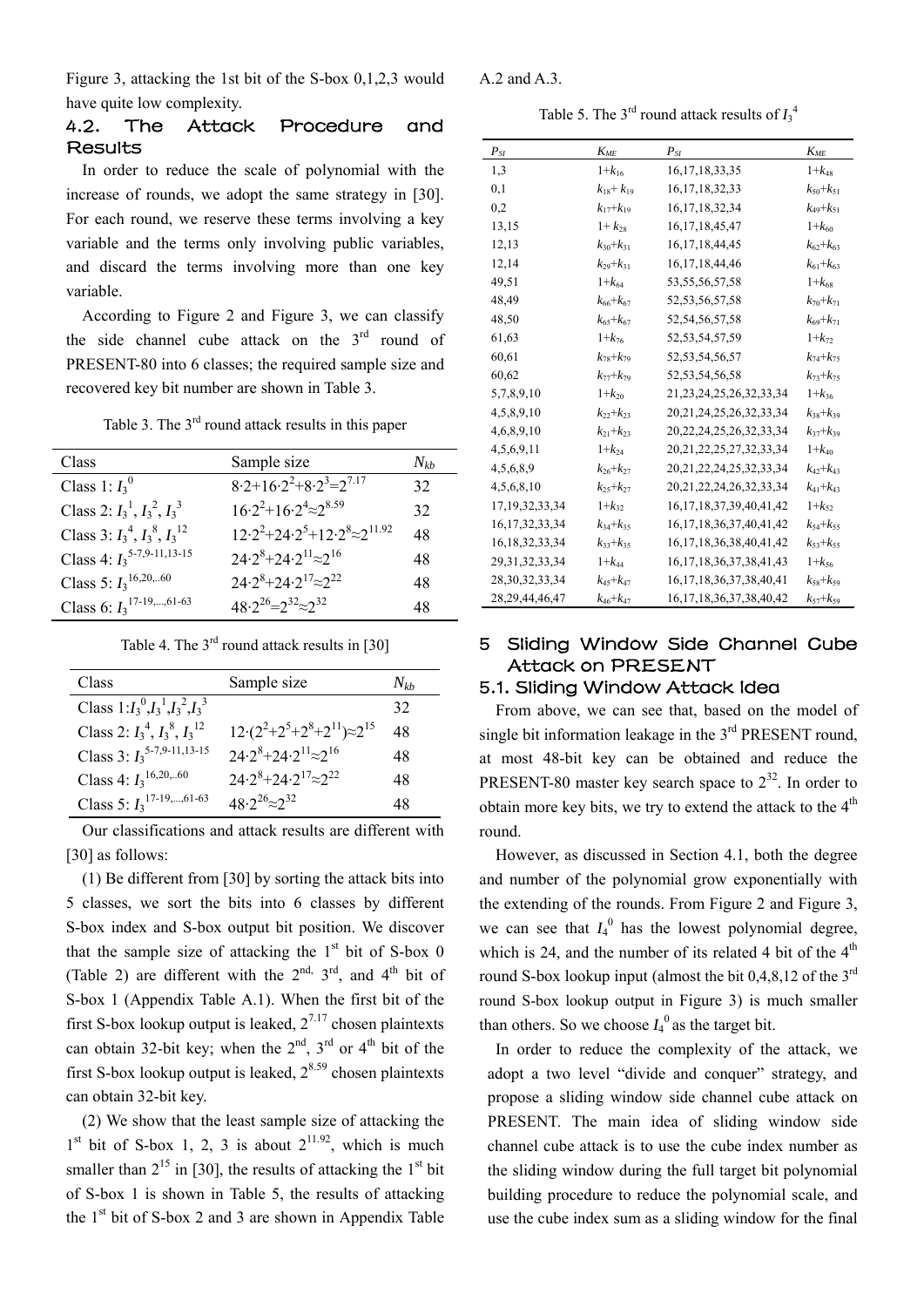construction of the target bit polynomial, and extract the related maxterms separately within less complexity.

As the scale of the polynomial is reduced rapidly, sliding window side channel cube attack is quite efficient under deeper rounds leakge model, and can extract the maxterms more efficiently, the same idea is also proposed in [\[34\].](#page-9-17)

(1) First level divide and conquer strategy

According to the cube plaintext index number  $N_{SI}$ , we divide the attack into 23 cases for  $N_{SI} = i(i=[1,23]$ . And for each *N<sub>SI</sub>* candidate, for each encryption round, we reserve these terms involving at most one key variable and public variables number smaller than or equal to *N<sub>SI*</sub>, and discard the terms involving more than one key variable or public variables number bigger than *NSI*.

(2) Second level divide and conquer strategy

For each candidate of  $N_{SI} = i$ , according to all the possible plaintext cube index sum  $S_{\text{S}}=i(i=[0,63 \cdot N_{\text{S}})]$ , we propose sliding window size  $L$  as one time processing  $S_{SI}$ candidate number, and divide the attack into  $N=(1+63\cdot N_{SI})/L$  cases, compute all the possible cube index set  $P_{SI}$ , and verify  $P_{SI}$  for about 100 random generated keys and  $P_{SI}$  related tweakable plaintext encryptions by BLR tests $^{[37]}$ .

# 5.2. Proposed Attack and Results

Based on the  $4<sup>th</sup>$  round single bit leakage model, applying the sliding window side channel cube attack, we set  $L=16$ , compute the 11 cases for  $N_{SI} = i(i=[1,11]$ , and then execute the attack. The cube index set  $P_{SI}$  and related linear key equations are shown in Table 6.

Table 6. The  $4<sup>th</sup>$  round attack results of  $I_4^0$ 

| $P_{SI}$                | $K_{ME}$          | $P_{SI}$                    | $K_{ME}$          |
|-------------------------|-------------------|-----------------------------|-------------------|
| 2,3,62,63               | $k_{16}+k_{76}$   | 0,1,3,28,29,32,33,34        | $k_{46}+k_{47}$   |
| 14, 15, 62, 63          | $k_{28}+k_{76}$   | 0,1,2,28,29,32,33,35        | $1 + k_{47}$      |
| 50, 51, 62, 63          | $k_{64}+k_{76}$   | 0, 1, 3, 16, 17, 18, 32, 34 | $k_{49}+k_{51}$   |
| 0,3,12,13,14            | $1+k_{17}+k_{18}$ | 0, 1, 3, 16, 17, 18, 32, 33 | $k_{50}+k_{51}$   |
| 0,1,12,13,14            | $1+k_{19}$        | 0,1,2,16,17,19,32,33        | $1+k_{51}$        |
|                         |                   |                             |                   |
| 0,1,2,12,15             | $1+k_{29}+k_{30}$ | 0, 1, 3, 16, 17, 18, 44, 46 | $k_{61}+k_{63}$   |
| 0,1,2,12,13             | $1+k_{31}$        | 0,2,3,16,17,18,44,45        | $k_{62}+k_{63}$   |
| 0,1,2,48,51             | $1+k_{65}+k_{66}$ | 0, 1, 2, 16, 17, 19, 44, 45 | $1+k_{63}$        |
| 0,1,2,48,49             | $1 + k_{67}$      | 0,1,3,52,54,56,57,58        | $k_{69}+k_{71}$   |
| 0,1,2,61,63             | $1 + k_{76}$      | 0,2,3,52,53,56,57,58        | $k_{70}+k_{71}$   |
| 48, 49, 50, 60, 63      | $1+k_{77}+k_{78}$ | 0,1,2,52,53,56,57,59        | $1+k_{71}$        |
| 0,1,2,60,61             | $1 + k_{79}$      | 0,1,3,52,53,54,56,58        | $k_{73}+k_{75}$   |
| 2,3,6,7,8,9,11          | $k_{16}+k_{20}$   | 0,2,3,52,53,54,56,57        | $k_{74}+k_{75}$   |
| 6,7,10,11,60,62,63      | $1+k_{20}+k_{24}$ | 0,1,2,52,53,55,56,57        | $1+k_{75}$        |
| 0, 1, 3, 18, 19, 34, 35 | $1+k_{48}+k_{32}$ | 0,1,3,22,23,24,25,27,34,    | $1+k_{48}+k_{36}$ |
|                         |                   | 35                          |                   |
| 0,1,3,30,31,34,35       | $1+k_{48}+k_{44}$ | 0,1,3,20,21,23,26,27,34,    | $1+k_{48}+k_{40}$ |
|                         |                   | 35                          |                   |
| 2,3,16,17,19,34,35      | $k_{16}+k_{48}$   | 0.1.3.16.17.19.38.39.42.    | $1+k_{52}+k_{56}$ |
|                         |                   | 43                          |                   |

| $P_{SI}$                    | $K_{\textit{ME}}$ | $P_{SI}$                 | $K_{ME}$          |
|-----------------------------|-------------------|--------------------------|-------------------|
| 0,1,3,18,19,46,47           | $1+k_{32}+k_{60}$ | 0,1,3,18,19,36,37,39,42, | $1+k_{32}+k_{56}$ |
|                             |                   | 43                       |                   |
| 0,1,3,54,55,58,59           | $1+k_{72}+k_{68}$ | 0,1,3,20,22,24,25,26,32, | $k_{37}+k_{39}$   |
|                             |                   | 33,34                    |                   |
| 2,3,52,53,55,58,59          | $k_{16}+k_{72}$   | 0,1,3,20,21,24,25,26,32, | $k_{38}+k_{39}$   |
|                             |                   | 33,34                    |                   |
| 0,1,3,4,6,8,9,10            | $k_{21}+k_{23}$   | 0,1,2,20,21,24,25,27,32, | $1+k_{39}$        |
|                             |                   | 33,35                    |                   |
| 0,1,3,4,5,8,9,10            | $k_{22}+k_{23}$   | 0,1,3,20,21,22,24,26,32, | $k_{41}+k_{43}$   |
|                             |                   | 33,34                    |                   |
| 0,1,2,4,5,8,9,11            | $1+k_{23}$        | 0,1,3,20,21,22,24,25,32, | $k_{42}+k_{43}$   |
|                             |                   | 33,34                    |                   |
| 0,1,3,4,5,6,8,10            | $k_{25}+k_{27}$   | 0,1,2,20,21,23,24,26,32, | $k_{43}$          |
|                             |                   | 34,35                    |                   |
| 0,1,3,4,5,6,8,9             | $k_{26}+k_{27}$   | 0,1,3,16,17,18,36,38,40, | $k_{53}+k_{55}$   |
|                             |                   | 41,42                    |                   |
| 0,1,2,4,5,7,8,9             | $1+k_{27}$        | 0,1,3,16,17,18,36,37,40, | $k_{54}+k_{55}$   |
|                             |                   | 41,42                    |                   |
| 0,1,3,16,18,32,33,34        | $k_{33}+k_{35}$   | 0,1,2,16,17,19,36,37,40, | $1+k_{55}$        |
|                             |                   | 41,43                    |                   |
| 0,1,3,16,17,32,33,34        | $k_{34}+k_{35}$   | 0,1,3,16,17,18,36,37,38, | $k_{57}+k_{59}$   |
|                             |                   | 40,42                    |                   |
| 0, 1, 2, 16, 17, 32, 33, 35 | $1+k_{35}$        | 0,1,3,16,17,18,36,37,38, | $k_{58}+k_{59}$   |
|                             |                   | 40,41                    |                   |
| 0,1,3,28,30,32,33,34        | $k_{45}+k_{47}$   | 0,1,2,16,17,19,36,37,39, | $1+k_{59}$        |
|                             |                   | 40,41                    |                   |

It's clear to see that when  $N_{SI} = 4,5,7,8,10,11$ , we can obtain 60 linear key equations, and recover 60-bit of the master key within  $3.2^4 + 9.2^5 + 8.2^7 + 24.2^8 + 4.2^{10} + 12.2^{11}$  $\approx$ 2<sup>15.14</sup> chosen plaintexts. Note that we can only obtain  $k_{17}+k_{18}$ ,  $k_{29}+k_{30}$ ,  $k_{65}+k_{66}$ ,  $k_{77}+k_{78}$ , but without known the exact value of  $k_{17}$ ,  $k_{18}$ ,  $k_{29}$ ,  $k_{30}$ ,  $k_{65}$ ,  $k_{66}$ ,  $k_{77}$ ,  $k_{78}$ .

### 6 Iterated Side Channel Cube Attack on PRESENT

### 6.1. Iterated Attack Idea

From section 5, we can obtain 60-bit of the PRESENT master key, in order to recover the exact value of  $k_i$  (*i* ∈ A, and  $A = \{17,18,29,30,65,66,77,78\}$ ), we propose a new iterated side channel cube attack on PRESENT.

The main idea of iterated side channel cube attack on PRESENT is to iterate the recovered key bits into the former polynomial, and apply a extended side channel cube attack, it can reduce the degree and number of the polynomial, and deduce more key bits related equations, And the chosen plaintext cube variable can make a small change here, as to  $k_i$ , if  $i \in A$ , we still choose  $P_i$  as the tweakable cube variable, but if  $i \notin A$ , we can choose  $P_i$ ⊕  $k_{16+i}$  as the equivalent extended tweakable cube variable.

#### 6.2. Proposed Attack and Results

(1) Iteration based attack 1

During the attack on PRESENT-80, we iterate the 56 determinate key bits into the first 4 rounds polynomial of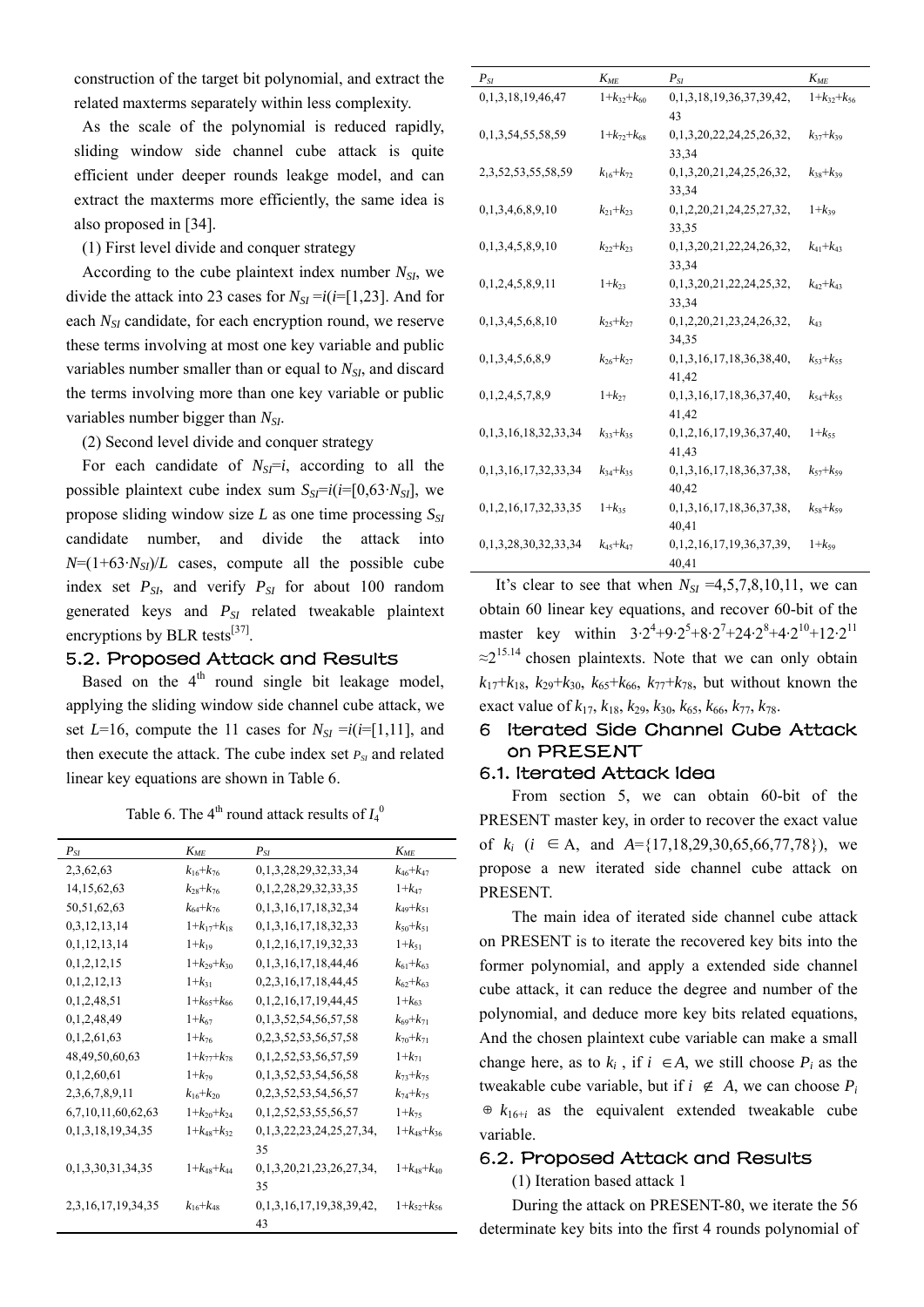PRESENT, choose related  $P_i \oplus k_{16+i}$  as the equivalent tweakable cube, and apply the cube attack on the  $4<sup>th</sup>$ round of PRESENT. The  $k_{17}$ ,  $k_{18}$ ,  $k_{29}$ ,  $k_{30}$ ,  $k_{65}$ ,  $k_{66}$ ,  $k_{77}$ ,  $k_{78}$ can be recovered by following cube indexes, as shown in Table 7.

Table 7. Results of iterated attack 1 on  $I_4^0$ 

| $P_{SI}$     | $K_{ME}$          | $P_{SI}$    | $K_{ME}$     |
|--------------|-------------------|-------------|--------------|
| 0,2,12,13,15 | $k_{17}$          | 0,1,3,48,50 | $k_{65}$     |
| 0,3,12,13,14 | $1+k_{17}+k_{18}$ | 0,1,3,48,49 | $1 + k_{66}$ |
| 0,1,3,12,14  | $k_{29}$          | 0,1,3,60,62 | $k_{77}$     |
| 0,1,3,12,13  | $1+k_{30}$        | 0,1,3,60,61 | $1 + k_{78}$ |
|              | .                 |             |              |

(2) Iteration based attack 2

After *k*17, *k*18, *k*29, *k*30, *k*65, *k*66, *k*77, *k*78 are recovered, in order to obtain  $k_i$ ,  $i \in [0,15]$ , we can iterate all 64-bit  $k_i$ ,  $i \in [16,79]$  into the first 4 rounds polynomial of PRESENT, and choose the first round output( $PL(SL(AK(P,K^1))))$ ) bit as the equivalent tweakable cube variable, then apply the attack. As shown in Table 8, we can recover 8 extra key bits: *k*0,*k*1,*k*4,*k*5,*k*8,*k*9,*k*12,*k*14.

Table 8. Results of iterated attack 2 on  $I_4^0$ 

| $P_{SI}$ | $K_{ME}$  | $P_{SI}$ | $K_{ME}$   |
|----------|-----------|----------|------------|
| 50       | $1 + k_4$ | 54,56    | $1+k_8$    |
| 49       | k5        | 53,56    | k9         |
| 16,46    | $1+k_0$   | 52,58    | $1+k_{12}$ |
| 16,45    | $k_1$     | 52,57    | $k_{13}$   |

So after 2 iteration based attacks, using about  $282 \approx 2^{8.14}$  choosing plaintexts, we can obtain 12-bit key. Combing the 60-bit key extracted in Section 5, totally about  $2^{15.154}$  chosen plaintexts can reduce the PRESENT-80 master key searching space from  $2^{80}$  to  $2^8$ .

# 7 Side Channel Cube attack on PRESENT-128

Note that the two attack methods above can be easily extended to PRESENT-128. Based on the 4<sup>th</sup> round leakage model, applying the sliding window side channel cube attack of Section 5, we extend the attack to PRESENT-128 and recover 60-bit key, as is shown in Table 9.

Table 9. The  $4^{\text{th}}$  round attack results of  $I_4^0$  (PRESENT-128)

| $P_{SI}$     | $K_{ME}$          | $P_{SI}$                    | $K_{ME}$          |
|--------------|-------------------|-----------------------------|-------------------|
| 2,3,14,15    | $k_{64}+k_{76}$   | 0,2,3,28,29,32,33,34        | $k_{94}+k_{95}$   |
| 2,3,50,51    | $k_{64}+k_{112}$  | 0,1,2,28,29,32,33,35        | $1+k_{95}$        |
| 2,3,62,63    | $k_{64}+k_{124}$  | 0,1,3,16,17,18,32,34        | $k_{97}+k_{99}$   |
| 1,2,12,13,15 | $k_{64}$          | 0, 2, 3, 16, 17, 18, 32, 33 | $k_{98}+k_{99}$   |
| 0,3,12,13,14 | $1+k_{65}+k_{66}$ | 0, 1, 2, 16, 17, 19, 32, 33 | $1+k_{99}$        |
| 0,2,12,13,14 | $K_{67}$          | 0, 1, 3, 16, 17, 18, 44, 46 | $k_{109}+k_{111}$ |
| 0,1,2,12,15  | $1+k_{77}+k_{78}$ | 0,2,3,16,17,18,44,45        | $k_{110}+k_{111}$ |

| $P_{SI}$                    | $K_{\tiny ME}$        | $P_{SI}$                     | $K_{ME}$            |
|-----------------------------|-----------------------|------------------------------|---------------------|
| 0,1,2,12,13                 | $1+k_{79}$            | 0,1,2,16,17,19,44,45         | $1+k_{111}$         |
| 0,1,2,48,51                 | $1+k_{113}+k_{114}$   | 0, 1, 3, 52, 54, 56, 57, 58  | $k_{117} + k_{119}$ |
| 0,1,2,48,49                 | $1+k_{115}$           | 0,2,3,52,53,56,57,58         | $k_{118} + k_{119}$ |
| 0,1,2,60,63                 | $1+k_{125}+k_{126}$   | 0, 1, 2, 52, 53, 56, 57, 59  | $1+k_{119}$         |
| 0,1,2,60,61                 | $1+k_{127}$           | 0, 1, 3, 52, 53, 45, 56, 58  | $k_{121}+k_{123}$   |
| 2,3,6,7,8,9,11              | $k_{64}+k_{68}$       | 0,2,3,52,53,45,56,57         | $k_{122}+k_{123}$   |
| 0,1,3,6,7,10,11             | $1 + k_{68} + k_{72}$ | 0,1,2,52,53,55,56,57         | $1+k_{123}$         |
| 0, 1, 3, 18, 19, 34, 35     | $1 + k_{80} + k_{96}$ | 22, 23, 24, 25, 27, 34, 35,  | $1+k_{84}+k_{96}$   |
|                             |                       | 48,49,51                     |                     |
| 0,1,3,30,31,34,35           | $1+k_{92}+k_{96}$     | 20, 22, 23, 26, 27, 34, 35,  | $1+k_{88}+k_{96}$   |
|                             |                       | 48,50,51                     |                     |
| 2, 3, 16, 17, 19, 34, 35    | $k_{64}+k_{96}$       | 16, 17, 19, 38, 39, 40, 41,  | $k_{100}+k_{112}$   |
|                             |                       | 43,50,51                     |                     |
| 0,1,3,18,19,46,47           | $1+k_{80}+k_{108}$    | 16, 17, 19, 36, 37, 39, 42,  | $k_{104}+k_{112}$   |
|                             |                       | 43,50,51                     |                     |
| 0, 1, 3, 54, 55, 58, 59     | $1+k_{116}+k_{120}$   | 0,1,3,20,22,24,25,26,        | $k_{85}+k_{87}$     |
|                             |                       | 32, 33, 34                   |                     |
| 2, 3, 52, 53, 55, 58, 59    | $k_{64}+k_{120}$      | 0,1,3,20,21,24,25,27,        | $k_{86}+k_{87}$     |
|                             |                       | 32, 33, 34                   |                     |
| 0,1,3,4,6,8,9,10            | $k_{69}+k_{71}$       | 0,1,2,20,21,24,25,27,        | $1+k_{87}$          |
|                             |                       | 32, 33, 35                   |                     |
| 0,1,3,4,5,8,9,10            | $k_{70}+k_{71}$       | 0,1,3,20,21,22,24,26,        | $k_{89}+k_{91}$     |
|                             |                       | 32, 33, 34                   |                     |
| 0,1,2,4,5,8,9,11            | $1+k_{71}$            | 0, 1, 3, 20, 21, 22, 25, 26, | $k_{90}+k_{91}$     |
|                             |                       | 32, 33, 35                   |                     |
| 0,1,3,4,5,6,8,10            | $k_{73}+k_{75}$       | 0,1,2,20,21,23,24,25,        | $1+k_{91}$          |
|                             |                       | 32, 34, 35                   |                     |
| 0,2,3,4,5,6,8,9             | $k_{74}+k_{75}$       | 0, 1, 3, 16, 17, 18, 36, 38, | $k_{101} + k_{103}$ |
|                             |                       | 40,41,42                     |                     |
| 0,1,2,4,5,7,8,9             | $1+k_{75}$            | 0,1,3,16,17,18,36,37,        | $k_{102}+k_{103}$   |
|                             |                       | 40,41,43                     |                     |
| 0,1,3,16,18,32,33,34        | $k_{81}+k_{83}$       | 0, 1, 2, 16, 17, 19, 36, 37, | $1+k_{103}$         |
|                             |                       | 40,41,43                     |                     |
| 0,2,3,16,17,32,33,34        | $k_{82}+k_{83}$       | 0, 1, 3, 16, 17, 18, 36, 37, | $k_{105}+k_{107}$   |
|                             |                       | 38,40,42                     |                     |
| 0, 1, 2, 16, 17, 32, 33, 35 | $1+k_{83}$            | 0.2.3.16.17.18.36.37.        | $k_{106}+k_{107}$   |
|                             |                       | 38,40,41                     |                     |
| 0,1,3,28,30,32,33,34        | $k_{93}+k_{95}$       | 0, 1, 2, 16, 17, 19, 36, 37, | $1+k_{107}$         |
|                             |                       | 39,40,41                     |                     |

During the attack ,we choose the cube plaintext index number  $N_{SI}$  =4,5,7,8,10,11, and obtain 60 linear key equations, finally recover 60-bit of the master key within about  $2^{15.14}$  chosen plaintexts. Note that we can only obtain  $k_{65}+k_{66}$ ,  $k_{77}+k_{78}$ ,  $k_{113}+k_{114}$ ,  $k_{125}+k_{126}$ , but without known the exact value of  $k_{65}$ , $k_{66}$ , $k_{77}$ , $k_{78}$ , $k_{113}$ , $k_{114}$ , $k_{125}$ , $k_{126}$ .

Then we iterate the recovered 56 determined key bits into the first 4 rounds polynomial of PRESENT,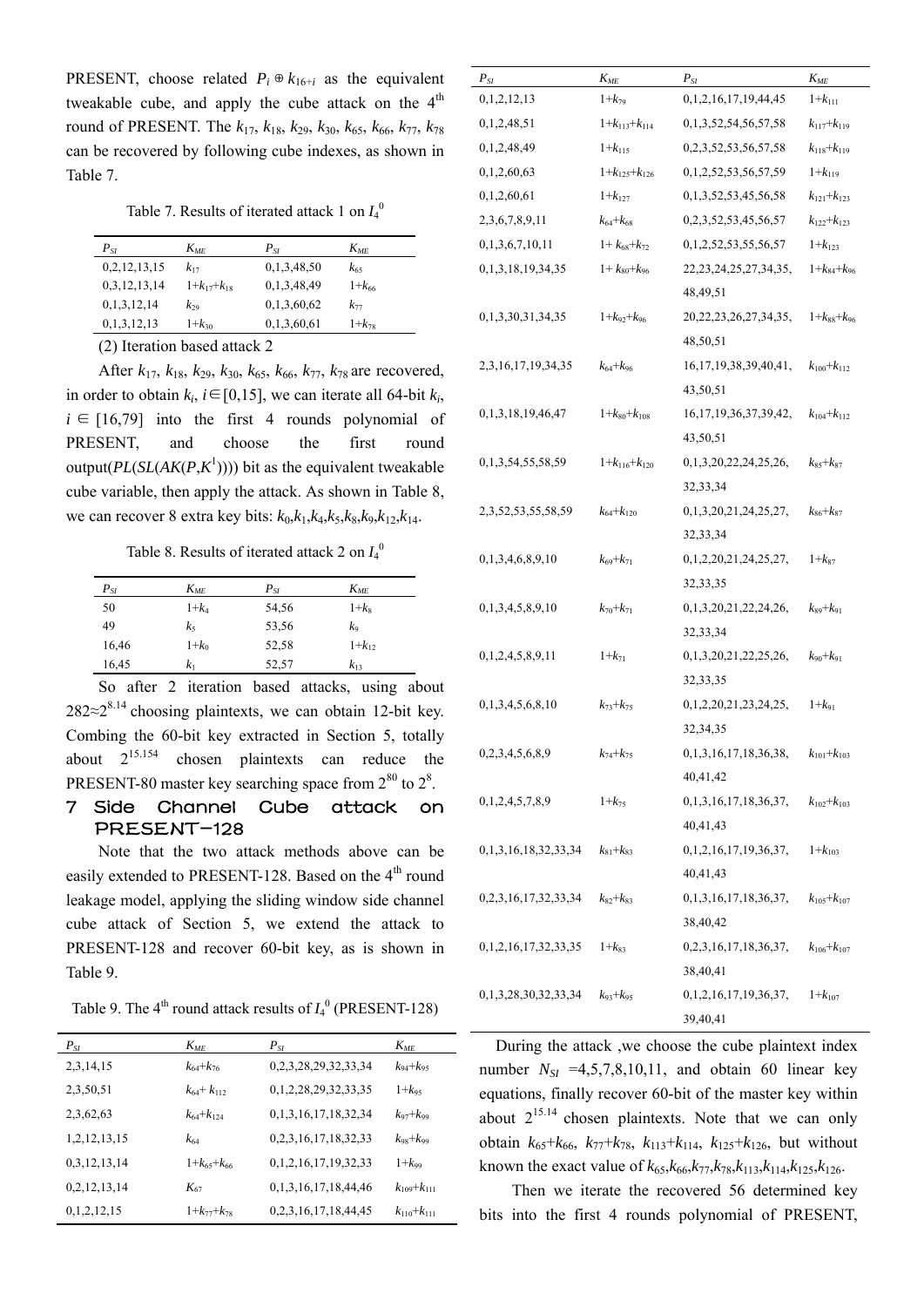<span id="page-8-0"></span>apply the iterated attack 1 in Section 6, and obtain the other 8 undetermined key bits, as is shown in Table 10.

<span id="page-8-2"></span><span id="page-8-1"></span>Table 10. Results of iterated attack 1 on  $I_4^0$  (PRESENT-128)

| $P_{SI}$     | $K_{MF}$                | $P_{SI}$    | $K_{MF}$              |
|--------------|-------------------------|-------------|-----------------------|
| 0,2,12,13,15 | $k_{65}$                | 0,1,3,48,50 | $k_{113}$             |
| 0,3,12,13,14 | $k_{128}+k_{65}+k_{66}$ | 0,1,3,48,49 | $k_{128}+k_{114}$     |
| 0,1,3,12,13  | $k_{128}+k_{78}$        | 0,1,3,60,62 | $k_{125}$             |
| 0,1,2,12,15  | $k_{128}+k_{77}+k_{78}$ | 0,1,3,60,61 | $k_{128}$ + $k_{126}$ |

<span id="page-8-4"></span><span id="page-8-3"></span>Then we apply the iterated attack 2 in Section 6, and obtain other 21 key bits, as is shown in Table 11. It's clear to see that we can extract extra 21 key bits, which is more than 8 key bits of attack on PRESENT-80. This is mainly caused by the subtle difference between the key schedule of PRESENT-80 and PRESENT-128.

<span id="page-8-6"></span><span id="page-8-5"></span>Table 11. Results of iterated attack 2 on *I*<sup>4</sup> <sup>0</sup> (PRESENT-128)

<span id="page-8-7"></span>

| $P_{SI}$       | $K_{ME}$     | $P_{SI}$ | $K_{ME}$     | $P_{SI}$ | $K_{ME}$     |
|----------------|--------------|----------|--------------|----------|--------------|
|                | kς           | 6.8      | $1+k_8$      | 16,33    | $k_{37}$     |
| $\overline{2}$ | $1+k_4$      | 4.9      | $k_{13}$     | 16,34    | $1 + k_{36}$ |
| 13             | $k_{17}$     | 4,10     | $1 + k_{12}$ | 16,45    | $k_{49}$     |
| 14             | $1 + k_{16}$ | 17.32    | $k_{21}$     | 16,46    | $1 + k_{48}$ |
| 49             | $k_{53}$     | 18,32    | $1 + k_{20}$ | 53,56    | $k_{57}$     |
| 50             | $1 + k_{52}$ | 29,32    | $k_{33}$     | 54,56    | $1 + k_{56}$ |
| 5,8            | ko           | 30,32    | $1 + k_{32}$ | 16,37,40 | $K_{41}$     |
|                |              |          |              |          |              |

<span id="page-8-9"></span><span id="page-8-8"></span>So after 2 iteration based attacks, using about  $326 \approx 2^{8.35}$  choosing plaintexts, we can obtain 25-bit key. Combing the 60-bit key above, totally about  $2^{15.156}$ chosen plaintexts can reduce the PRESENT-128 master key searching space from  $2^{128}$  to  $2^{43}$ .

### <span id="page-8-10"></span>8 Conclusion and Future Research

<span id="page-8-12"></span><span id="page-8-11"></span>Under the novel precondition of obtaining accurate single bit information leakage model, this paper proposes some improved side channel cube attacks on PRESENT. Our best result is that: based on the  $4<sup>th</sup>$  round single bit leakage model, about  $2^{11.92}$  chosen plaintexts can extract 48-bit PRESENT-80; based on the  $4<sup>th</sup>$  round single bit leakage model, by applying the sliding window and iteration based attack strategies of this paper, about  $2^{15.154}$ and 215.156 chosen plaintexts can extract 72-bit PRESENT-80 and 85-bit PRESENT-128 key. As far as we know, this is the most efficient side channel cube attack on PRESENT-80/128.

<span id="page-8-13"></span>The further research can be planned as follows:

<span id="page-8-15"></span><span id="page-8-14"></span>(1) Identify resistant S-boxes against side channel cube attacks

<span id="page-8-16"></span>(2) Physical side channel cube attacks based on different leakage models

<span id="page-8-17"></span>(3) Nonlinear equation based side channel cube attacks

(4) Error resistant side channel cube attacks

#### **References**

- [1] Bogdanov, A., Knudsen, L.R., Leander, G., Paar, C., et al. PRESENT: An Ultra-Lightweight Block Cipher[A]. In: Paillier, P., Verbauwhede, I. (eds.) CHES 2007[C]. LNCS, vol. 4727, 2007, pp. 450–466.
- [2] Bruce Schneier. Applied Cryptography[B], 1996.
- [3] Jean-Jacques Quisquater, Math RiZK. Side channel attacks-State-of-the-art[R]. October 2002.
- [4] YongBin Zhou, DengGuo Feng. Side-Channel Attacks: Ten Years After Its Publication and the Impacts on Cryptographic Module Security Testing. Cryptology ePrint Archive, Report 2005/388, 2005.
- [5] Wang, M.Q.: Differential Cryptanalysis of Reduced-Round PRESENT[A]. In: Vaudenay, S. (ed.) AFRICACRYPT 2008[C]. LNCS, vol. 5023, 2008, pp. 40–49.
- [6] Albrecht, M., Cid, C. Algebraic Techniques in Diferential Cryptanalysis[A]. In: Dunkelman, O. (ed.) FSE 2009[C]. LNCS, vol. 5665, 2009, pp. 193–208.
- [7] Manoj Kumar, Pratibha Yadav, Meena Kumari. Flaws in Differential Cryptanalysis of Reduced Round PRESENT [EB/OL]. Cryptology ePrint Archive, Report 2010/407, 2010.
- [8] Ohkuma, K. Weak keys of reduced-round PRESENT for linear cryptanalysis[A]. In: Preproceeding of SAC 2009[C], 2009.
- [9] Jorge Nakahara Jr., Pouyan Sepehrdad, Bingsheng Zhang, and Meiqin Wang. Linear (Hull) and Algebraic Cryptanalysis of the Block Cipher PRESENT[A]. J.A. Garay, A. Miyaji, and A. Otsuka (Eds.): CANS 2009[C], LNCS 5888, 2009, pp. 58–75.
- [10] Cho, J. Linear Cryptanalysis of Reduced-Round PRESENT. In: Topics in Cryptology-CT-RSA 2010, The Cryptographers' Track at the RSA Conference 2010, San Francisco, CA, USA, March 1-5, 2010, Springer (2010)
- [11] Collard, B., Standaert, F.X. A Statistical Saturation Attack against the Block Cipher PRESENT. In: CT-RSA 2009. LNCS, vol. 5473, 2009, pp. 195–210.
- [12] Onur Ozen, Kerem Var, Cihangir Tezcan, and C, elebi Kocair. Lightweight Block Ciphers Revisited: Cryptanalysis of Reduced Round PRESENT and HIGHT[A]. C. Boyd and J. Gonz´alez Nieto (Eds.): ACISP 2009[C], LNCS 5594, 2009, pp. 90–107.
- [13] BU Fan, JIN Chen-hui. Algebraic Attack on Low—round PRESENT(In Chinese). Computer Engineering, 2010, 36(6):128-130.
- [14] Paul C. Kocher. Timing Attacks on Implementations of Diffie-Hellman, RSA, DSS, and Other Systems [A]. CRYPTO 96[C], LNCS 1109, 1996, pp.104–113.
- [15] P. Kocher, J.Jaffe, B. Jun. Differential power analysis[A]. CRYPTO '99[C] (M. Wiener, ed.), LNCS 1666, 1999, pp. 388-397.
- [16] J. J. Quisquater, D. Samyde. A new tool for non-intrusive analysis of smart cards based on electro-magnetic emissions: the SEMA and DEMA methods[EB/OL]. Eurocrypt rump session, 2000.
- [17] Shamir, A. and Tromer, E. Acoustic cryptanalysis: On nosy people and noisy machines[EB/OL]. Avaiable at [http://www.wisdom.weizmann.ac.il/~tromer/acoustic/,](http://www.wisdom.weizmann.ac.il/%7Etromer/acoustic/) 2004.
- [18] D.Boneh, R.A.DeMillo, R.J.Lipton. On the Importance of Checking Cryptographic Protocols for Faults[J]. LNCS 1233, 1997: 37-51.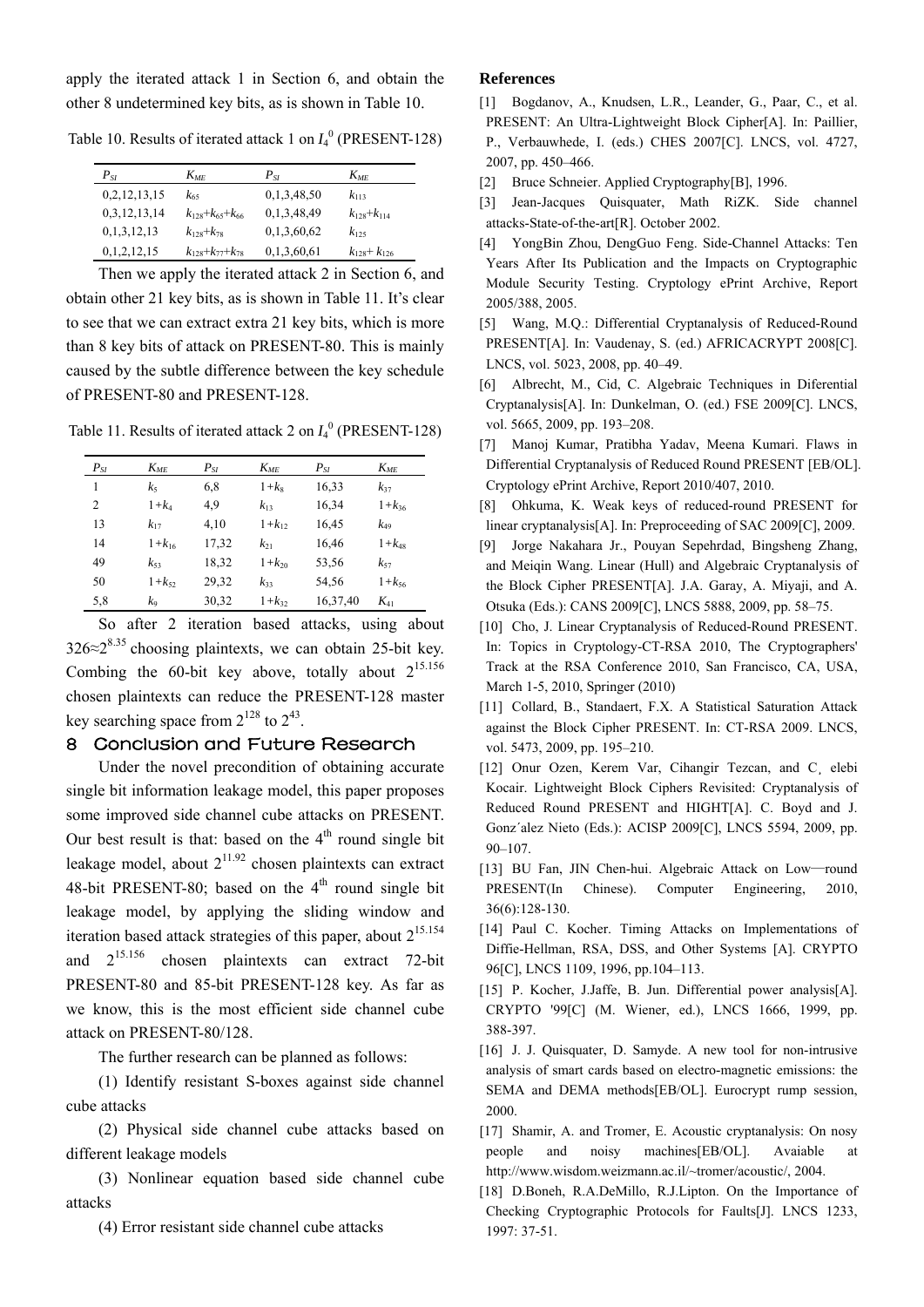- <span id="page-9-2"></span>[19] Carsten Rolfes. Side-Channel Analysis Aspects of Lightweight Block Ciphers. Diploma Thesis of Ruhr-University Bochum, February 28, 2009.
- <span id="page-9-16"></span><span id="page-9-3"></span>[20] Li, J.R., Gu, D.W. Differential Fault Analysis on PRESENT[A]. CHINACRYPT 2009[C](in chinese), 2009, pp.3-13.
- <span id="page-9-4"></span>[21] Wang, G.L., Wang, S.S. Differential Fault Analysis on PRESENT Key Schedule[A]. In Proc of International Conference on Computational Intelligence and Security (CIS 2010[C]), 2010, pp.362-366.
- <span id="page-9-5"></span>[22] XinJjie Zhao, Tao Wang, ShiZe Guo. Fault Propagate Pattern Based DFA on SPN Structure Block Ciphers using Bitwise Permutation, with Application to PRESENT and PRINTcipher[EB/OL]. Cryptology ePrint Archive, Report 2011/089, 2011.
- <span id="page-9-6"></span>[23] Andrey Bogdanov, Andrey Pyshkin. Algebraic Side-Channel Collision Attacks on AES[EB/OL], Cryptology ePrint Archive, Report 2007/477, 2007.
- <span id="page-9-7"></span>[24] M. Renauld, F.-X. Standaert. Algebraic Side-Channel Attacks[EB/OL], Cryptology ePrint Archive, Report 2009/279, 2009.
- <span id="page-9-8"></span>[25] N.T.Courtois, J.Pieprzyk. Cryptanalysis of block ciphers with over-defined systems of equations[A]. In Y. Zheng (Ed.): ASIACRYPT 2002[C], LNCS 2501, 2002, pp.267–287.
- <span id="page-9-9"></span>[26] Dinur, I., Shamir, A. Side Channel Cube Attacks on Block Ciphers[EB/OL]. Cryptology ePrint Archive. Report 2009/127.
- <span id="page-9-10"></span>[27] Dinur, I., Shamir, A. Cube Attacks on Tweakable Black Box Polynomials. Cryptology ePrint Archive, Report 2008/385, 2008.
- <span id="page-9-11"></span>[28] Dinur, I., Shamir, A. Cube Attacks on Tweakable Black Box Polynomials[A]. In: Joux, A. (ed.) EUROCRYPT 2009[C]. LNCS, vol. 5479, 2009, pp. 278–299.
- <span id="page-9-12"></span>[29] Aumasson, J.-P., Dinur, I., Meier, W., Shamir, A. Cube Testers and Key Recovery attacks on Reduced-Round MD6 and Trivium[A]. In: Dunkelman, O. (ed.) FSE 2009[C]. LNCS, vol. 5665, 2009, pp. 1–22.
- <span id="page-9-0"></span>[30] Lin Yang, Meiqin Wang, and Siyuan Qiao. Side Channel Cube Attack on PRESENT[A]. In J.A. Garay, A. Miyaji, and A. Otsuka (Eds.): CANS 2009[C], LNCS 5888, 2009, pp. 379–391.
- <span id="page-9-1"></span>[31] Shekh Faisal Abdul-Latip, Mohammad Reza Reyhanitabar, Willy Susilo and Jennifer Seberry.Extended Cubes: Enhancing the cube attack by Extracting Low-Degree Non-linear Equations [A]. In Bruce Cheung, Lucas Chi Kwong Hui, Ravi Sandhu, Duncan S.Wong (Eds.): ASIACCS 2011[C], 2011, pp.296–305.
- <span id="page-9-13"></span>[32] Vielhaber, M. Breaking ONE.FIVIUM by AIDA - an Algebraic IV Differential Attack. Cryptology ePrint Archive, Report 2007/413 (2007) http://eprint.iacr.org/.
- <span id="page-9-14"></span>[33] Lai, X. Higher Order Derivatives and Differential Cryptanalysis. Communications and Cryptography: Two Sides of One Tapestry (1994) pp. 227
- <span id="page-9-17"></span>[34] Aileen Zhang, Chu-Wee Lim, Khoongming Khoo, Wei Lei, and Josef Pieprzyk. Extensions of the Cube Attack based on Low Degree Annihilators[EB/OL]. Cryptology ePrint Archive. Report 2009/049.
- <span id="page-9-15"></span>[35] Shekh Faisal Abdul-Latip, Mohammad Reza Reyhanitabar, Willy Susilo, and Jennifer Seberry. On the Security of NOEKEON against Side Channel Cube Attacks[A]. ISPEC 2010[C], LNCS 6047, 2010, pp. 45–55.
- [36] Gregory V. Bard, Nicolas T. Courtois, Jorge Nakahara Jr, Pouyan Sepehrdad, and Bingsheng Zhang. Algebraic, AIDA/Cube and Side Channel Analysis of KATAN Family of Block Ciphers[A].
- [37] Blum, M., Luby, M., Rubinfeld, R. Self-testing/correcting with applications to numerical problems. In: Proceedings of the twenty-second annual ACM symposium on Theory of computing. STOC '90, New York, NY, USA, ACM (1990) 73-83.

#### **Appendix**

Table A.1. The  $3^{rd}$  round attack results of  $I_3^1$ 

| $P_{SI}$ | $K_{MF}$     | $P_{SI}$      | $K_{ME}$     |
|----------|--------------|---------------|--------------|
| 2,16,32  | $1+k_{17}$   | 6,8,16,32     | $1+k_{21}$   |
| 1,16,32  | $k_{18}$     | 5,8,16,32     | $k_{22}$     |
| 14,16,32 | $1+k_{29}$   | 4, 10, 16, 32 | $1+k_{25}$   |
| 13,16,32 | $k_{30}$     | 4,9,16,32     | $k_{26}$     |
| 0,18,32  | $1+k_{33}$   | 0,22,24,32    | $1+k_{37}$   |
| 0,17,32  | $k_{34}$     | 0,21,24,32    | $k_{38}$     |
| 0,30,32  | $1+k_{45}$   | 0,20,26,32    | $1 + k_{41}$ |
| 0,29,32  | $k_{46}$     | 0,20,25,32    | $k_{42}$     |
| 0,16,34  | $1 + k_{49}$ | 0,16,38,40    | $1+k_{53}$   |
| 0,16,33  | $k_{50}$     | 0,16,37,40    | $k_{54}$     |
| 0,16,46  | $1 + k_{61}$ | 0,16,36,42    | $1 + k_{57}$ |
| 0,16,45  | $K_{62}$     | 0,16,36,41    | $k_{58}$     |
| 0,16,50  | $1 + k_{65}$ | 0,16,54,56    | $1+k_{69}$   |
| 0,16,49  | $k_{66}$     | 0,16,53,56    | $k_{70}$     |
| 0,16,62  | $1 + k_{77}$ | 0,16,52,58    | $1+k_{73}$   |
| 0,16,61  | $k_{78}$     | 0,16,52,57    | $k_{74}$     |

### Table A.2. The  $3^{rd}$  round attack results of  $I_3^8$

| $P_{SI}$           | $K_{ME}$          | $P_{SI}$                       | $K_{\it ME}$      |
|--------------------|-------------------|--------------------------------|-------------------|
| 1.3                | $1+k_{16}$        | 28, 29, 31, 33, 35             | $1+k_{48}$        |
| 0.3                | $1+k_{17}+k_{18}$ | 16, 17, 19, 32, 35             | $1+k_{49}+k_{50}$ |
| 0,2                | $k_{19}$          | 16, 17, 19, 32, 34             | $k_{51}$          |
| 13,15              | $1+k_{28}$        | 16, 17, 19, 45, 47             | $1 + k_{60}$      |
| 12,15              | $1+k_{29}+k_{30}$ | 16, 17, 19, 44, 47             | $1+k_{61}+k_{62}$ |
| 12,13              | $1+k_{31}$        | 16, 17, 19, 44, 45             | $1+k_{63}$        |
| 49,51              | $1 + k_{64}$      | 53, 55, 56, 57, 59             | $1 + k_{68}$      |
| 48,51              | $1+k_{65}+k_{66}$ | 52, 55, 56, 57, 59             | $1+k_{69}+k_{70}$ |
| 48,49              | $1 + k_{67}$      | 52, 53, 56, 57, 59             | $1+k_{71}$        |
| 61,63              | $1+k_{76}$        | 52, 53, 55, 57, 59             | $1+k_{72}$        |
| 60,63              | $1+k_{77}+k_{78}$ | 52, 53, 55, 56, 59             | $1+k_{73}+k_{74}$ |
| 60,61              | $1+k_{79}$        | 52, 53, 55, 56, 57             | $1 + k_{75}$      |
| 5,7,8,9,11         | $1+k_{20}$        | 21, 23, 24, 25, 27, 32, 33, 35 | $1+k_{36}$        |
| 4,7,8,9,10         | $1+k_{21}+k_{22}$ | 20, 23, 24, 25, 27, 32, 33, 35 | $1+k_{37}+k_{38}$ |
| 4,5,8,9,11         | $1+k_{23}$        | 20, 21, 24, 25, 27, 32, 33, 35 | $1+k_{39}$        |
| 4,5,7,9,11         | $1+k_{24}$        | 20, 21, 23, 25, 27, 32, 33, 35 | $1 + k_{40}$      |
| 4, 5, 7, 8, 11     | $1+k_{25}+k_{26}$ | 20, 22, 23, 24, 27, 32, 33, 35 | $1+k_{41}+k_{42}$ |
| 4,5,7,8,9          | $1+k_{27}$        | 20, 22, 23, 24, 26, 32, 33, 35 | $k_{43}$          |
| 17, 19, 32, 33, 35 | $1+k_{32}$        | 16, 17, 19, 37, 39, 40, 41, 43 | $1+k_{52}$        |
| 16, 19, 32, 33, 35 | $1+k_{33}+k_{34}$ | 16, 17, 19, 36, 39, 40, 41, 43 | $1+k_{53}+k_{54}$ |
| 16, 17, 44, 46, 47 | $1+k_{35}$        | 16, 17, 19, 36, 37, 40, 41, 43 | $1+k_{55}$        |
| 29, 31, 32, 33, 35 | $1 + k_{44}$      | 16, 17, 19, 36, 37, 39, 41, 43 | $1+k_{56}$        |
| 28, 31, 32, 33, 35 | $1+k_{45}+k_{46}$ | 16, 17, 19, 36, 37, 39, 40, 43 | $1+k_{57}+k_{58}$ |
| 28, 29, 32, 33, 35 | $1 + k_{47}$      | 16, 17, 19, 36, 37, 39, 40, 41 | $1+k_{59}$        |